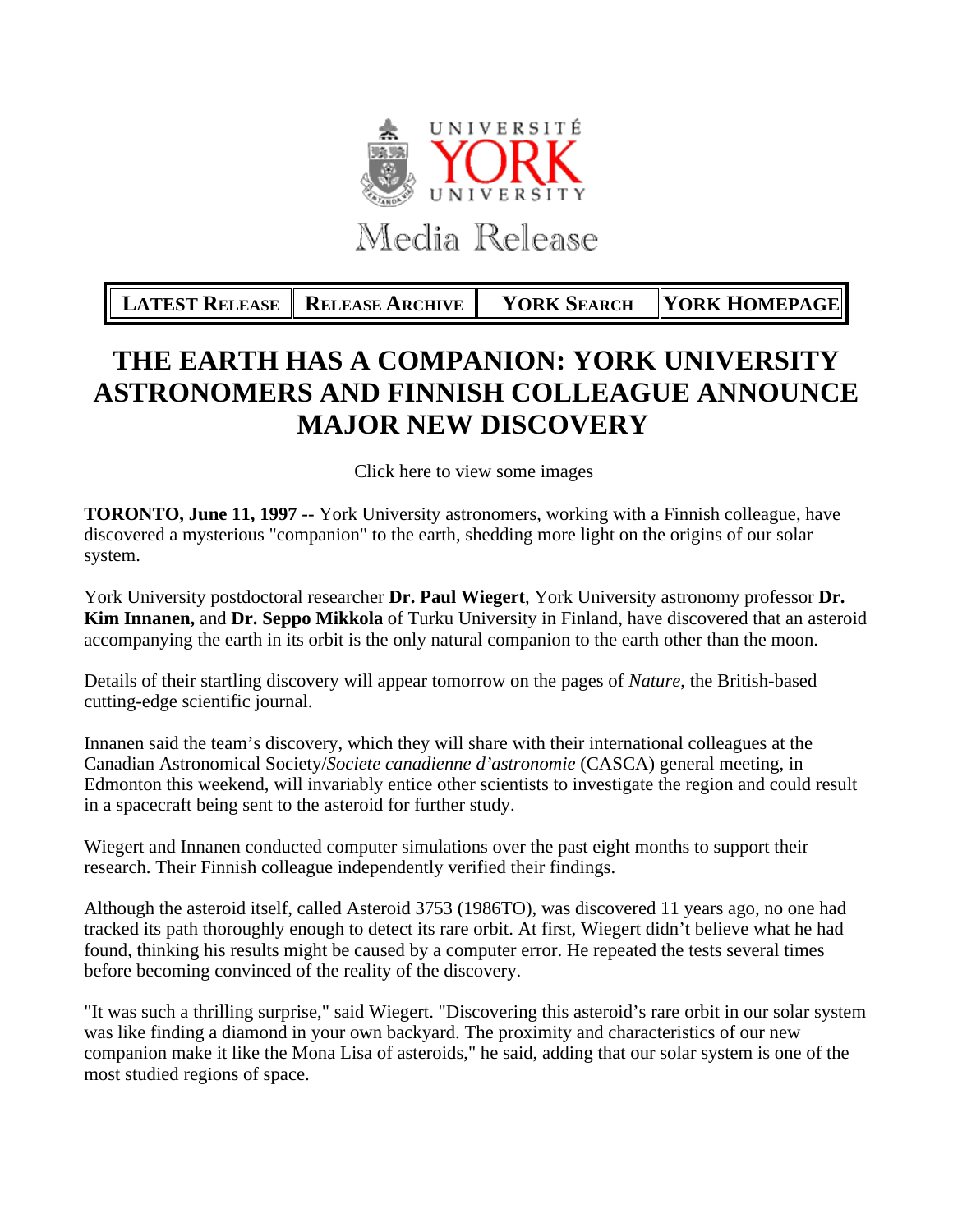"We were astonished when we realized what we were seeing," said Innanen. "This asteroid's orbit is so unlikely and so spectacular it's like a beautiful piece of choreography. It has a very unusual relationship to our planet and to the sun, and we are baffled as to how it got into this orbit."

The asteroid, which measures between one and 10 kilometres in diameter, follows a sophisticated orbit unique to the solar system and never before observed. Its path is so unusual and complex that the astronomers had to coin a new word -- "companion" -- to describe the relationship of the asteroid to earth. Innanen said the asteroid can best be described as "fickle" because it is both attracted to and repelled by the earth. Asteroid 3753 continuously follows an orbit in which it moves closer to, then travels away from, the earth.

The asteroid's orbit has eluded astronomers up to now because it is much farther away than a conventional satellite and its unusual characteristics mask its orbit. At its closest approach, the asteroid is 15 million kilometres away (about 40 times greater than the distance between the earth and the moon). At its farthest distance from earth, the asteroid is 375 million kilometres away (1000 times the earth-moon distance.)

This asteroid is unlike a satellite in that its orbit is influenced not only by the earth, but also by the sun. Asteroid 3753 follows a horseshoe orbit and has characteristics never before seen or even anticipated, either in theory or in computer simulations. No other known near-earth asteroid follows a horseshoe orbit. (See backgrounder for details.)

The astronomers see many intriguing research questions flowing from their discovery.

"The laws of nature would make it very difficult for the asteroid to have entered into this orbit recently," said Wiegert. "The asteroid may be five billion years old -- as old as the solar system itself -- and it might have found its way into this orbit when the solar system was forming."

"This asteroid could be an incredible survivor from the earliest days of our solar system, or, if it joined us more recently, it raises questions about the circumstances needed to arrange this spectacular choreography," said Innanen. "The mechanics and physics that would have been needed to get this asteroid into this orbit in recent times are akin to threading a needle."

Asteroid 3753 does not behave like most other asteroids that approach the earth. Usually, a close encounter between the earth and an asteroid results in a large change in the asteroid's orbit, and, occasionally, a collision. Collisions do not occur in this case because the path of Asteroid 3753 is tilted, causing it to pass underneath the earth.

The York University segment of the research was funded by a three-year \$90,000 grant to Innanen from the Natural Sciences and Engineering Council of Canada (NSERC).

This is the second major astronomical discovery to be announced at York University recently. In March 1995, York University astronomer Marshall McCall and Ronald Buta of the University of Alabama at Tuscaloosa, announced the discovery of two new galaxies near to our own.

York University President Dr. Susan Mann praised Wiegert and Innanen, saying their research serves to place York among the top institutions in the world. "This is the second major astronomical discovery at York University in the last two years," said President Mann. "We are immensely proud of York's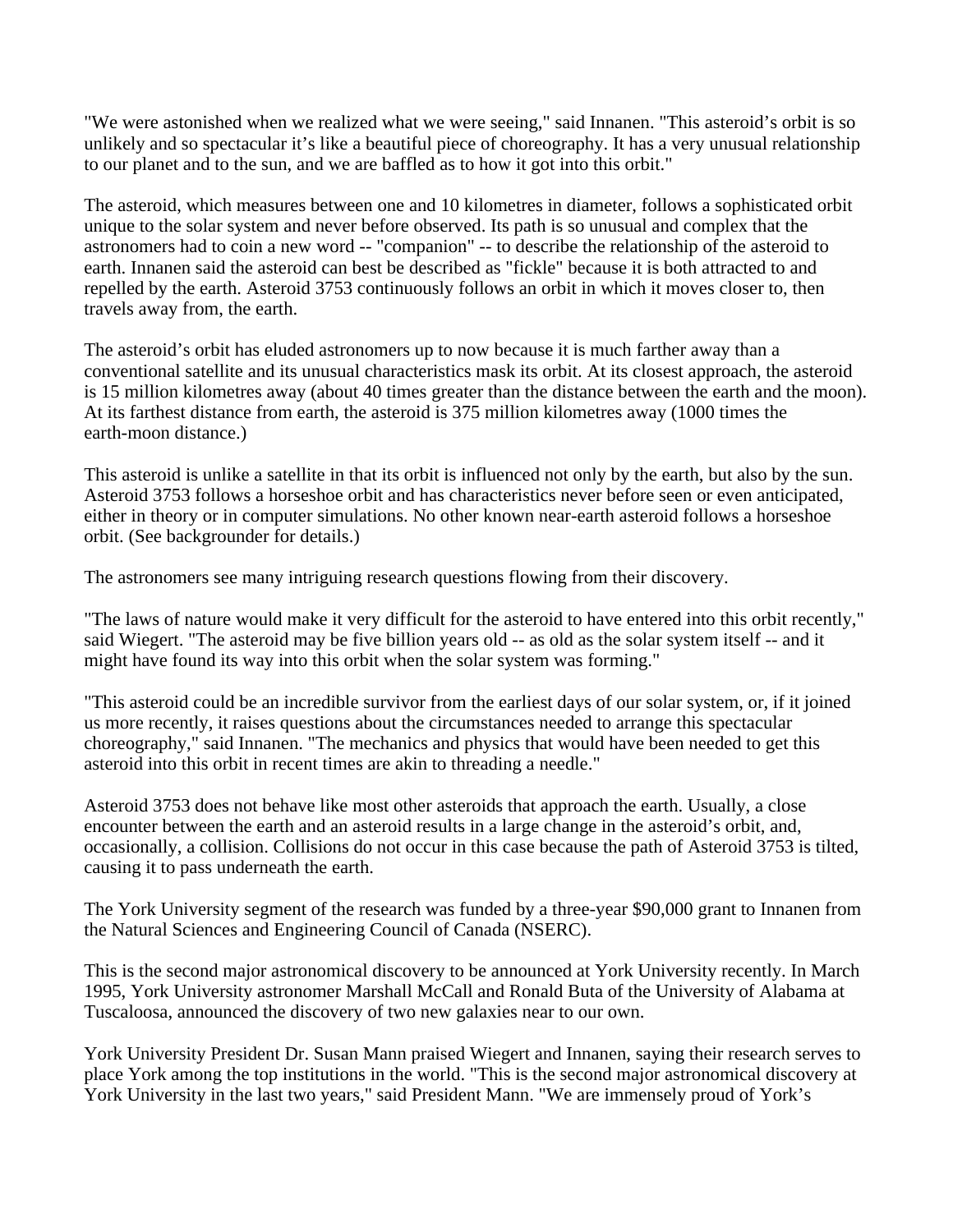scientific research, and here we have another startling discovery to catch the imagination of astronomers around the world. My congratulations to York colleagues Paul Wiegert and Kim Innanen."

The asteroid will be visible through telescopes from the southern hemisphere in autumn 1997, when it will be closest to the earth. To learn more about this discovery, point your web browser to: http://www.asteroid.yorku.ca/companion.

-30-

**For more information, call:**

**Dr. Paul Wiegert Department of Physics and Astronomy York University (416) 736-2100, ext. 77764 email: wiegert@yorku.ca**

**Dr. Kim Innanen Department of Physics and Astronomy York University (416) 736-2100, ext. 77762 email: kiminn@yorku.ca**

**Mary Ann Horgan Media Relations York University (416) 736-2100, ext. 22086**

**Dr. Seppo Mikkola Tuorla Observatory University of Turku, Finland 356-2-274-4256 email: mikkola@sara.cc.utu.fi**

**Sine MacKinnon Senior Advisor for Media Relations York University (416) 736-2100, ext. 22087 YU/058/97**

## BACKGROUNDER

**An asteroid** is a rock-like object with an irregular shape. It floats in the solar system, and is small in relation to the planets, measuring anywhere from a few metres to several hundred kilometres across. Most asteroids are found in a region between Mars and Jupiter called the Asteroid Belt, but a small number are found in the inner solar system (near the Sun, Mercury, Venus, Earth, and Mars) and are called **planet-crossing asteroids --**(like Asteroid 3753). They travel from a place closer to the sun to a